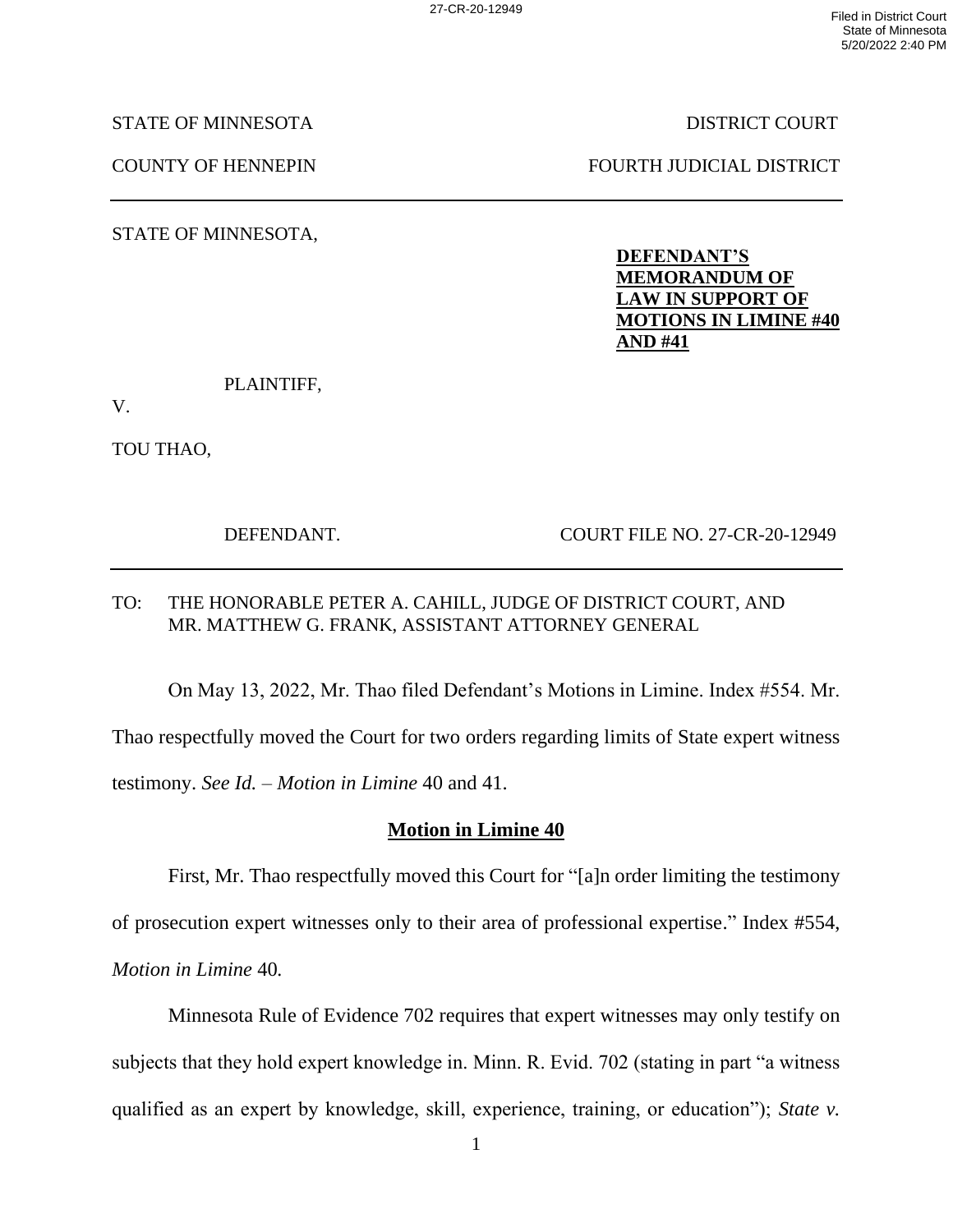*Crow*, 730 N.W.2d 272 (Minn. 2007); and *State v. Bauer*, 598 N.W.2d 352, 369 (Minn.1999) (affirming district court's confinement of pathologist's testimony to limits of his expertise).

## **Motion in Limine 41**

Secondly, Mr. Thao respectfully moved this Court for "[a]n order limiting the State to call one expert witness per area of expertise." Index #554, *Motion in Limine* 41*.* Mr. Thao requests this motion based on the need to prevent prejudice, confusion, or a waste of time. Minn. R. Evid. 403. Having multiple experts per field – or having experts substantially overlap in areas without novel opinions – would be repetitive, cumulative, and unfairly prejudicial.

"[B]ecause expert witnesses with special knowledge have the potential to influence a jury unduly, special care must be taken to ensure that the defendant's presumption of innocence does not 'get lost in the flurry of expert testimony,' and that the jury retain the responsibility of judging facts and credibility." § 32:56. Expert opinions on "ultimate issues" or "legal conclusions" or "terms of art", 8 Minn. Prac., Criminal Law & Procedure § 32:56 (4th ed.).

Mr. Thao notes that the State's first and amended witness lists contain a large amount of potential expert witnesses. To cause undue influence and a waste of time to the judiciary, tax payers, and jurors, Mr. Thao respectfully moves this Court to limit State

2